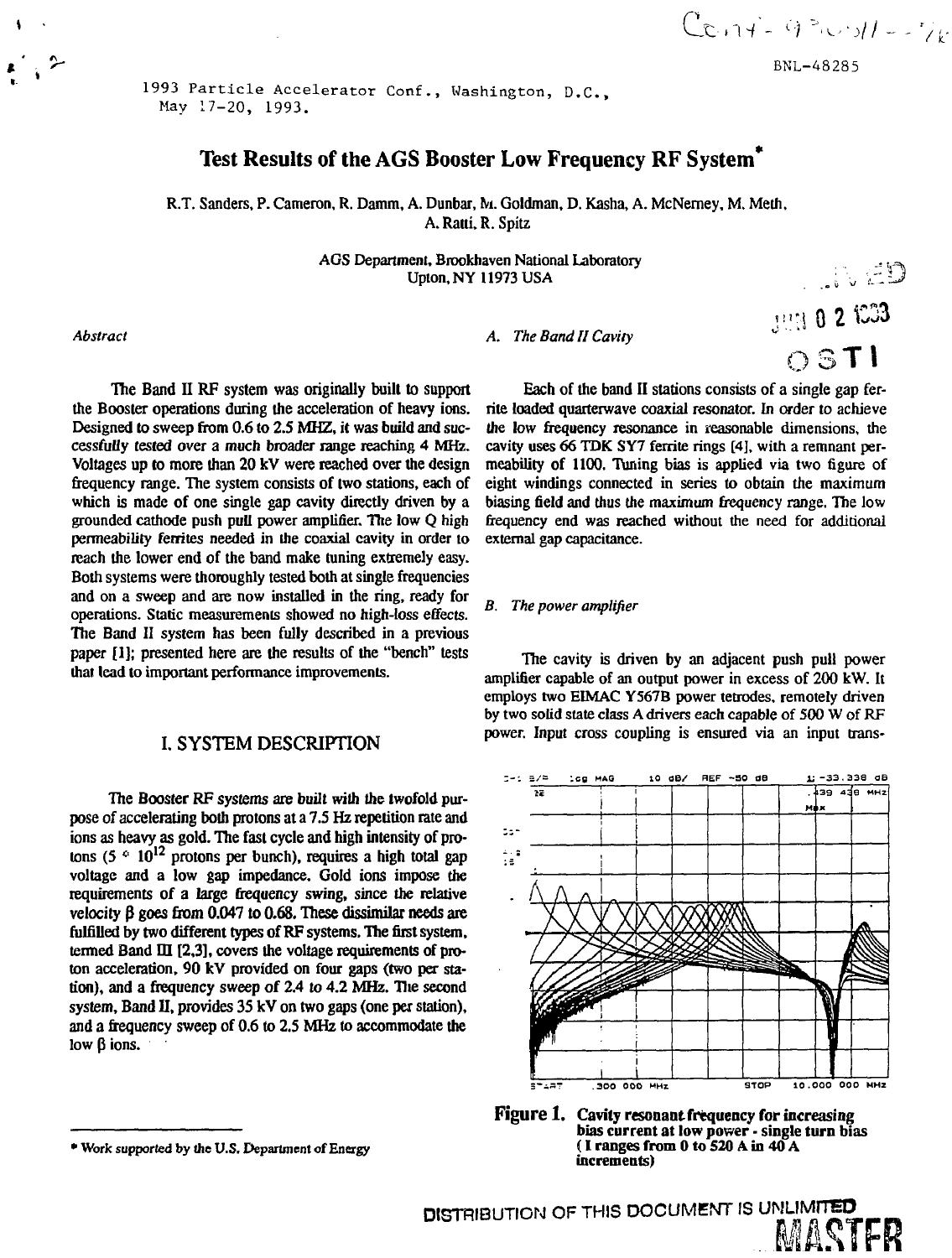former, which also provides resistive matching to the 150 ohms input low pass filter. The cavity biasing figure of eight windings also guarantee the load cross coupling and help improving the push-push mode rejection.

## n. BENCH TEST

The system has been fully tested with very satisfactory results. The full design voltage of 17 kV was comfortably achieved, and the required frequency range greatly exceeded: sweeps from 0.6 to 4.0 MHz were performed using the available 200A of current power supply, which was the only limit that prevented a larger frequency swing. Both static and dynamic measurements were performed by calorimetry to study the ferrite losses. Table 1 shows the measured static losses of the system in the design operating frequencies; the maximum measured power was 123 kW at the high frequency end, whereas the dynamic losses are very moderate and do not contribute for more than an additional 10% to the total power dissipation. With an input drive of 212 volts to obtain lOkV on each side of the gap, the final stage gain is about 33.S dB. Dynamic tests showed no need for neutralization of the internal feedback capacitance in the power tubes.

Table 1: Static measurements results (calorimetry)

| Freq  | Power<br>@   | Power<br>@   | Vdrive<br>@ | Vdrive<br>@ | tuning |
|-------|--------------|--------------|-------------|-------------|--------|
| [MHz] | 10kV<br>[kW] | 20kV<br>[kW] | 10kV<br>M   | 20kV<br>M   | [A]    |
| 0.6   | 15.6         | 56           | 75          | 145         | 10     |
| 1.0   | 17.8         | 70.2         | 83          | 155         | 30     |
| 1.5   | 19.8         | 94.2         | 94          | 177         | 50     |
| 1.9   | 22,3         | 114          | 98          | 205         | 70     |
| 2.3   | 28.3         | 118          | 110         | 221         | 90     |
| 2.7   | 31.3         | 123          | 120         | 212         | 110    |

Sweeps were also performed at a much faster rate than originally requested [5]: the system was swept from 0.6 to 2.5 MHz in 45 ms, which corresponds to a rate of 42 MHz/sec. No measurements are available though on the power dissipation during this fast sweeps. The quality factor Q ranges from 1.5 to 3; no sign of the well known high loss (Q-loss) effect has been found during the tests. The large bandwidth corresponding to such a low Q makes tuning particularly easy. Fig. 2 shows the response of the phase detector during a full frequency sweep and indicates an error of much less than 10 degrees throughout the whole cycle.

The inductance of a single turn bias winding was measured to be ranging from 470  $\mu$ H tol8  $\mu$ H for a 200 Ampere bias current. When the two bias windings were connected in series the inductance scaled according to the square law. The bandwidth of the tuning system, is approximately 20 kHz.

# HI. BEAM EXPERIENCE

After the first cavity was installed in the Booster ring, its impedance has been measured by circulating a beam focussed with the Band III system and reading the voltage induced in the properly tuned Band II cavity. This does not take into account the amplifier damping (not available at that time).The cavity shunt impedance as measured with the beam is on average 2.0  $k\Omega$ , and is in reasonable agreement with the one calculated via calorimetry (1.7 k $\Omega$ ).

# IV. COMMENTS

The encouraging results of the bench tests on the system, originally build to cover the initial portion of the acceleration of heavy ions, open the possibility of using it in other applications. For example it can be used to perform the entire heavy ion cycle, since its operating range has reached the higher frequencies required to accelerate the ions to the top energy. Also it can be used as a second harmonic system during the injection of protons, by extending the frequency range to reach 5 MHz. This would only require modifications on the power amplifier input low pass filter and a larger bias current supply.



**Figure 2. Full 0.6 to 4 MHz sweep at 17kV: 1. phase detector (lOdeg/V), 2. Low level drive, 3. Frequency program, 4. Cavity voltage (3550:1)**